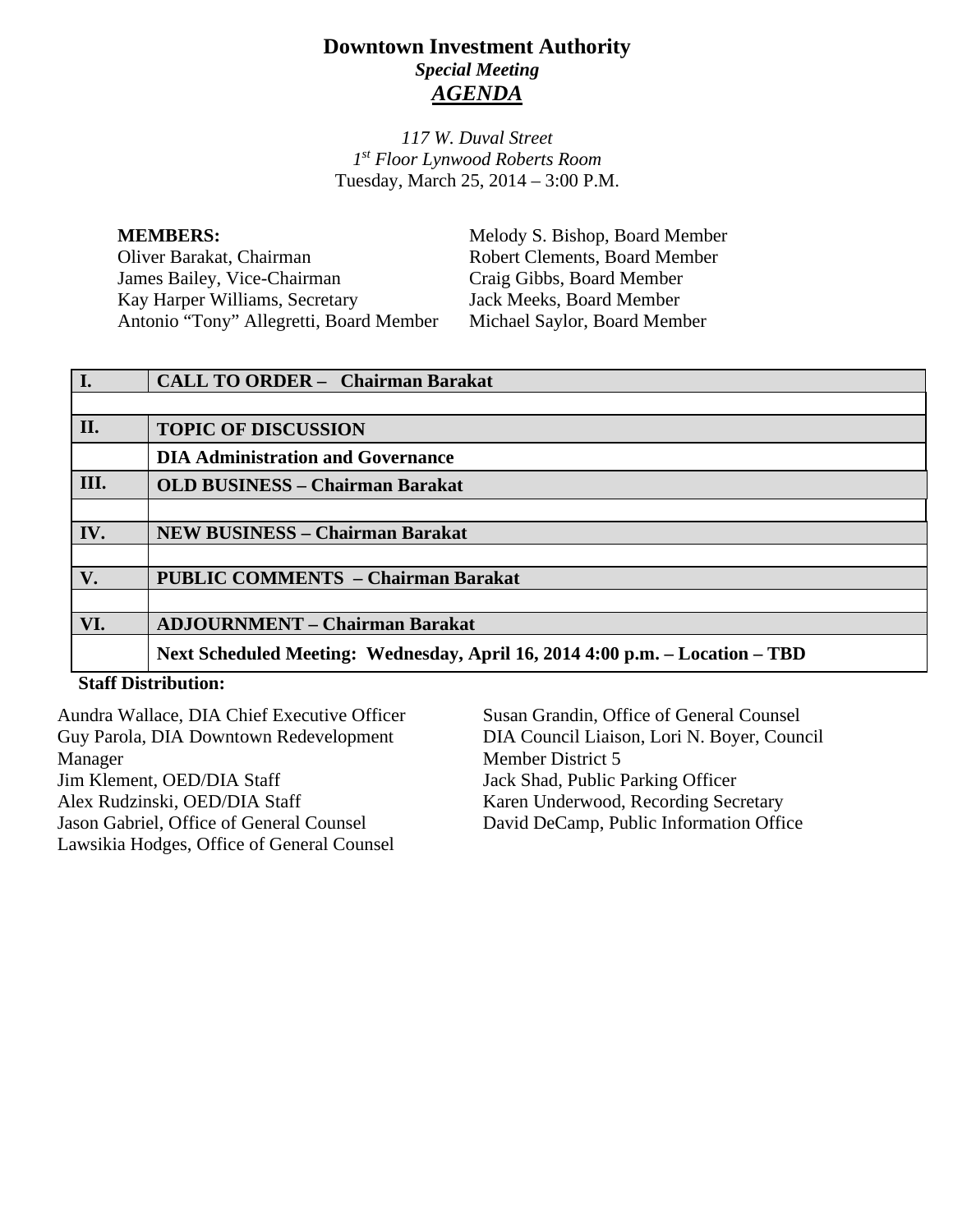

**Downtown Investment Authority Special Meeting** 

**City Hall at St. James 117 West Duval St., Lynwood Roberts Room**

*Friday, March 25, 2014 – 3:00 p.m.*

## *DIA Special Meeting MEETING MINUTES - DRAFT*

**Board Members Present:** Oliver Barakat, Chairman; Jim Bailey, Vice Chairman; Kay Harper Williams, Secretary; Tony Allegretti, Melody Bishop, Craig Gibbs, Jack Meeks, and Michael Saylor

Board Members Absent: Robert Clements

**Office of General Counsel:** Susan Grandin and Lawsikia Hodges

Council Member: Lori Boyer and Don Redman

**Attendees:** CEO Wallace, DIA Chief Executive Officer; Guy Parola, DIA Redevelopment Manager; Alex Rudzinski, OED, Director of Development; Lara Diettrich, Diettrich Planning; Tony Robbins, Senior Planner, Prosser Inc.; and Karen Underwood, Executive Assistant

### **I. CALL TO ORDER**

Chairman Barakat called the special meeting to order at approximately 3:04 p.m.

He reported that this special meeting was called for to discuss DIA Administration and Governance.

The following items for discussion are specifically focused on the DIA's administrative structure, process, responsibilities, allowances, relationships and the abilities to govern.

### **II. ITEMS**

### *DIA Organizational Chart*

CEO Wallace presented the Proposed DIA Structure providing for two types of administrative relationships. The handout was provided to the Board Members and staff.

### *Downtown Design Review Board (DDRB)*

Lawsikia Hodges provided Section 636.361.7. Downtown Development Review Board Ordinance.

The Board Members discussed governing appeals process.

Chairman Barakat believes that if the DDRB staff report directly to the DIA board, then the board could become more proactive.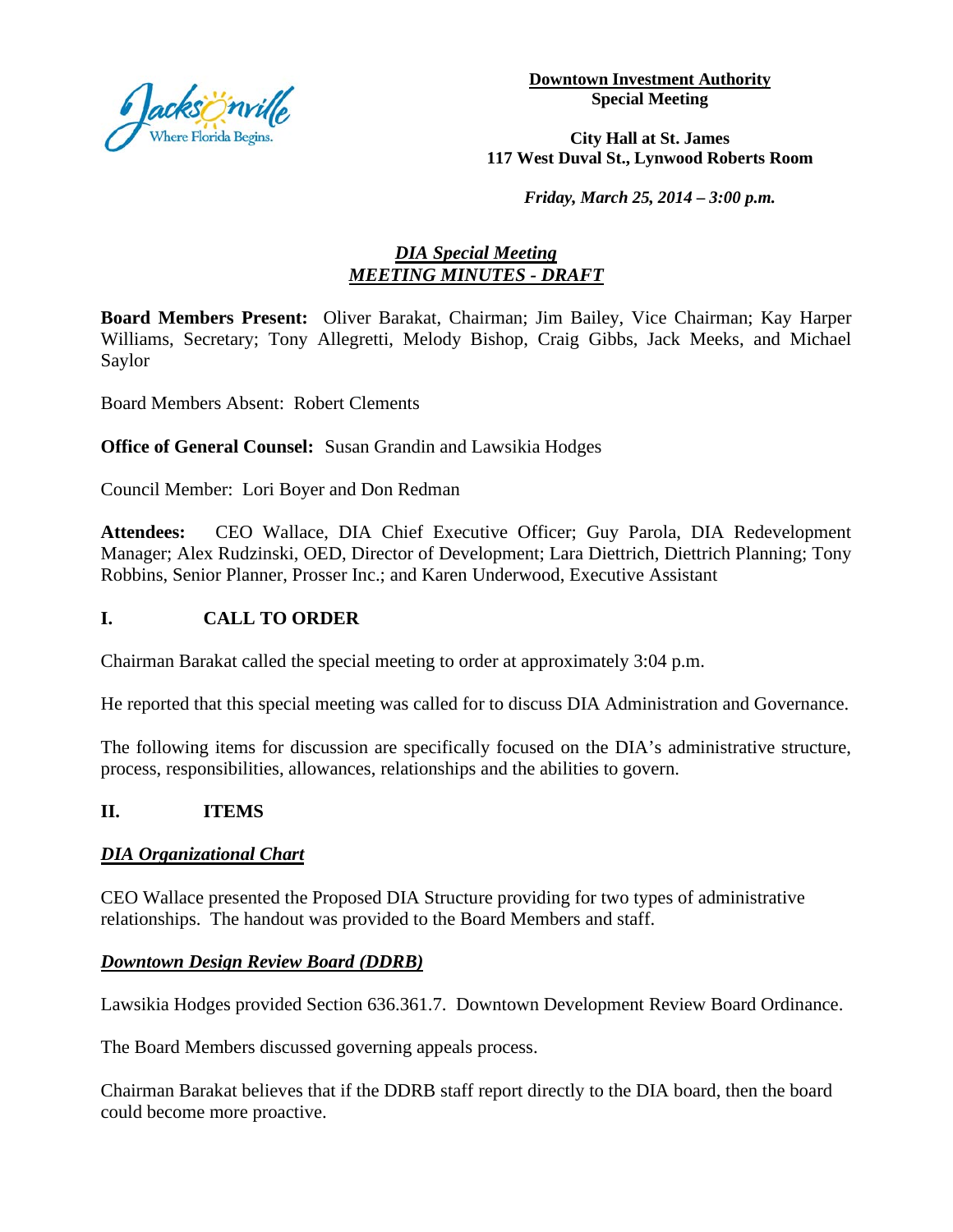Downtown Investment Authority Regular Meeting March 25, 2014 Page 2 of 7

Board Member Bishop stated that certain codes would have to be adjusted. Lara Diettrich reported the following three items in the recommendation of the CRA Plan.

- 1. DDRB to the DIA
- 2. The process be streamlined
- 3. Simplified in 3 design guidelines

Board Member Harper-Williams referenced Section 656.361.9 g Appeals. She reported that it did not contemplate any sort of form or specific requirements of the appeal. She would like to see some language in the code that explains to an adversely affected party. Lawsikia Hodges noted that this is the first time in history that an appeal was bought forth. The Planning Commission's practice were adopted for the appeal. She and the OGC staff recommended for the DIA Board to adopt their own appeal procedures.

Council Member Boyer pointed out a similar debate at City Council regarding the Children's Commission and whether the Children's commission should be moved from a decision making body to an advisory body. She reported that the volunteers who serve on that board would feel like their time is wasted and advised the DIA Members to think about if they wanted the DDRB to be the administrative function body, so you don't have to get wrapped up in it all of the time. Make the DDRB advisory and the DIA make the final decisions.

CEO Wallace recommended for Jim Klement to come to the DIA because he has the institutional knowledge of the DDRB. Jim Klement stated that most of his time is with the DIA. Board Member Meeks asked what does it mean to attract a good Board Member if authority is taken away. Jim Klement responded referencing what was occurring with the Planning Department. The DDRB was intended to be a mirror of Planning Development Department for that Downtown Urban Area.

Lara Diettrich stated that the DDRB reported to the JEDC, when it became the OED. The DDRB moved with it. DIA has that jurisdiction the DDRB should to report to the DIA instead. The DIA as a governing board to decide if they want a staff person could be discussed with OED Deputy Director Paul Crawford. Mr. Klement reported that 99 % of all of his assignment work in the geographic area of Downtown. Board Member Harper-Williams commented that she was not sure of the DIA Board Members taking on design issues is an efficient use their time.

Chairman Barakat noted that he was not interested in protesting a decision made by the DDRB. If the DIA is responsible for their guidelines and the employee that reports to them would report to CEO Wallace. If there are any changes that the DIA should approve or create the guidelines.

Board Member Melody Bishop stated that the DDRB's job is to review the guidelines in terms of making sure that they are followed. The DIA's job is to revise the guidelines, if the Board feels that parts of it that aren't working. Board Member Michael Saylor stated that Jim Klement should work for CEO Wallace by supporting the DDRB Board whom should remain as a decision making body.

Lawsikia Hodges suggested strengthening the language in the Section 656.361.8 Powers and Duties (b) for the DIA to issue those guidelines and have the DDRB body implement them. She suggested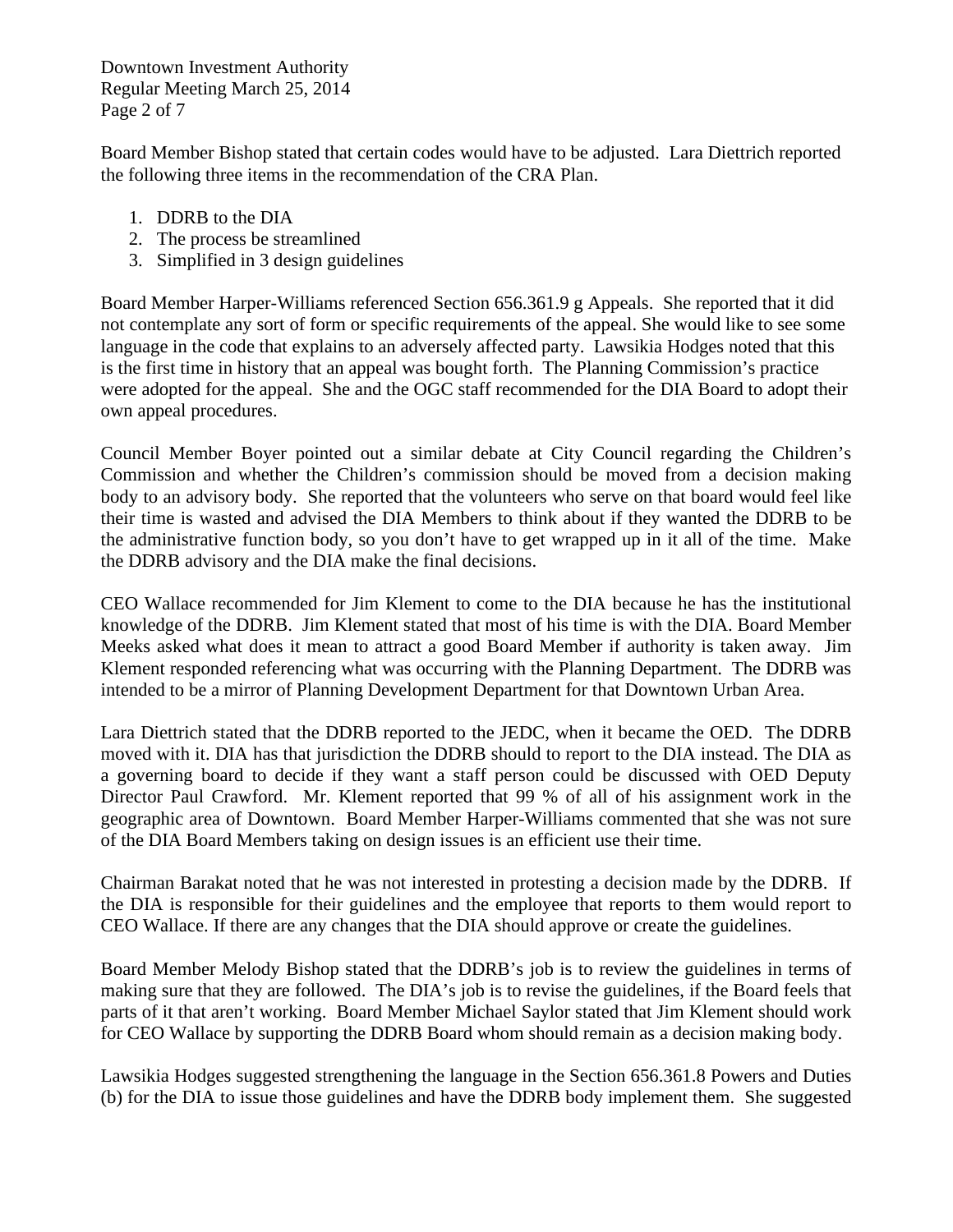Downtown Investment Authority Regular Meeting March 25, 2014 Page 3 of 7

that the Office of General Counsel recommend language as it relates to this section and bring back to the board at the next meeting.

Lara Diettrich stated that the recommendation that the language in section 656.361.8. Per OGC further discussion to be amended in order to accommodate the comments with regards to appeals and powers and duties.

## *Jurisdiction and influence of downtown parks (Parks and Recreation Department) and public realm*

CEO Wallace asked the Board Members to think about whether or not the DIA would manage Parks or have a strong advisory relationship with regards to the parks that are within downtown or the new parks that potentially could be developed into downtown.

Board Member Saylor inquired about what parks qualify in the DIA geographic boundaries that are parks.

Board Member Meeks suggested for the DIA not to take responsibility for the parks.

Chairman Barakat would like to get a better understanding of what the mechanics are between connecting that requirement. The DIA can assist the Parks Department to make these parks special places.

Paul Crawford addressed the regulations as it relates to parks. The design guidelines are very loose and there are no real direct guidelines for how to develop parks within the design guidelines. He suggested to the Board Members to start to look into DDRB as the direct entity review the details as it relates to making the parks what they would want it to be. It will come down to how you fund it.

Chairman Barakat stated that it is more important for parks as it is for the DIA. Lawsikia Hodges reported that there is currently a relationship established under Chapter 122 of the City Code.

Susan Grandin reported that if anyone were going to sell a City park, it would have to be cleared as surplus and City Council would have replaced it with a new like-kind park.

Jim Klement noted that many departments have recognized that the jurisdiction of DIA and the downtown overlay districts. He referenced that when permits inquiries come up on the website under the property identification clearly states to contact the DIA or the OED jurisdiction agency.

Susan Grandin had a question for clarification. She referenced place making and asked Chairman Barakat if he also anticipate not only the design of the parks and also the programming of the activities that would go on in it. Chairman Barakat responded yes, and stated that that would probably fall into another department that is listed. Susan Grandin discussed a collaboration of cooperation between Special Events because that is who deals with the programming as well as the design.

Tony Allegretti stated that codifying this would be a good idea.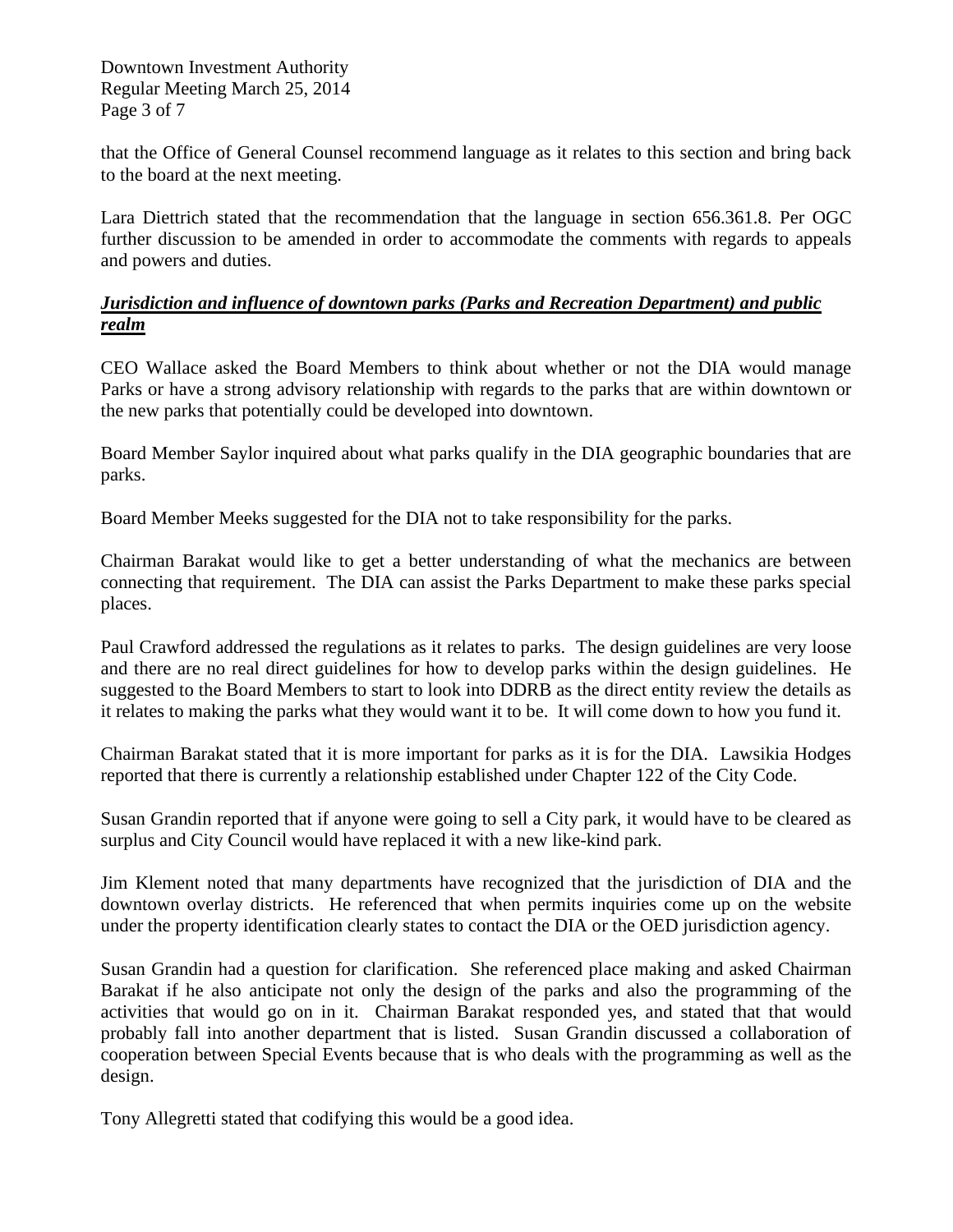Lawsika Hodges wanted the board to be clear of the distinction between a liaison relationship and an approval relationship. The liaison relationship is more about people coming to the table to hear ideas and does not mean that the ideas will be implemented.

Board Member Craig Gibbs reported that codifying it and getting that approval is what the DIA Board needs.

Board Member Bishop reported that the DIA was established by the Mayor and City Council was so that the DIA could operate as an independent authority. The board needs to understand what the relationship is. Lawsikia Hodges noted that Parks is a separate executive department that is under the control of the Mayor's office and City Council. Any relationship between Parks and DIA should be established by Ordinance.

Vice Chairman Bailey wanted to make sure the board does not discount the value of what already exist.

Chairman Barakat noted that if a department makes a change within a project within downtown are they bound by the redevelopment plan guiding principles. CEO Wallace stated that it would have to abide by the adopted CRA Plan and Business Investment Development Strategy.

Ms. Hodges reported that the OGC needed more time to research whether City departments would be subject to the CRA Plan.

Board Member Gibbs commented that that was why he stated that the DIA needs to codify very strong language to give the DIA ultimate authority. Board Member Bishop wanted an understanding of what is that relationship between the Master Plan, and the Overlay District, having to do with the CRA Plan.

Council Member Boyer pointed out that almost any ordinance can be trumped by another ordinance. If approved in next years' CIP a park project that does xyz in Metropolitan Park that will override the prior ordinance.

Board Member Saylor left at 4:48 p.m.

The Board discussed the Organizational Chart

Lara Diettrich reported that when it comes to parks it is contested with the board that a liaison relationship should be established between the DIA the Parks Department and that further scrutiny or a threshold of whether staff and/or board approval would come is tabled.

Board Member Bishop stated that Southbank Riverwalk was reviewed by the DDRB. She pointed out that there are going to be events and designs that will be part of the guidelines. Lara Diettrich asked the Board Members have a consensus that there should be some purview of staff and/or board level based on different jurisdictions, different departments and where that threshold should lay with further research.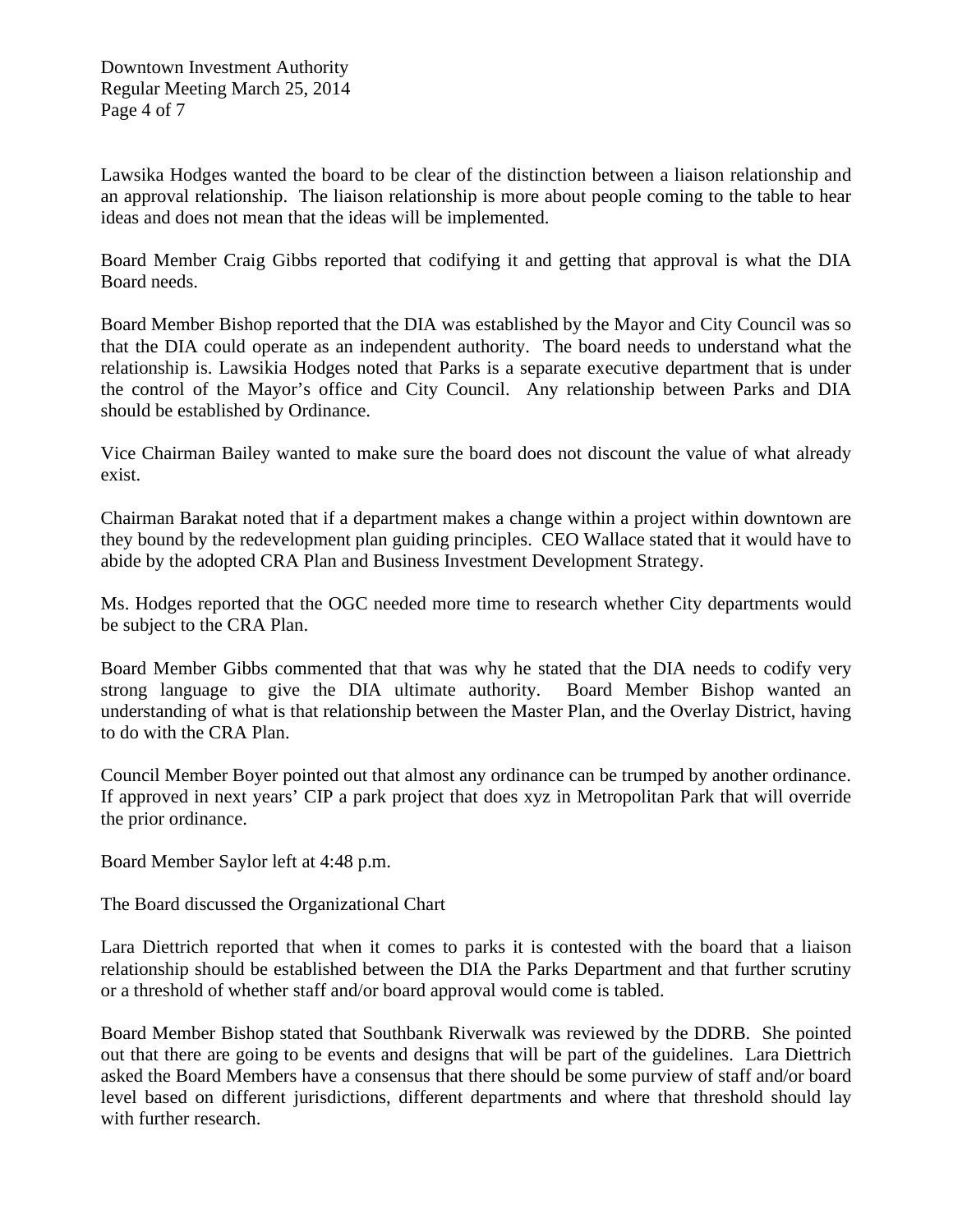Downtown Investment Authority Regular Meeting March 25, 2014 Page 5 of 7

The board recessed for a 5 minute break at 5:14 pm.

The board reconvened the meeting at 5:20 p.m.

## *Jurisdiction and influence of downtown parking (Parking Department)*

Jack Shad, Public Parking Officer, OED provided a presentation regarding the Parking Department.

Chairman Barakat is not interested in managing parking. The important aspects are garages and lots, who they are leasing them to and what are they charging. He also inquired about the meters and asked what are they charging and where are they placing the new meters and what is user friendly for downtown businesses. Chairman Barakat noted that these would impact lease office space and attract users and consumers for the retail space. The board would like to have a direct amount of influence on those two items.

Jack Shad stated that the Office of Economic Development set the meter rates and disseminate those to council and will become effective 30-days

- Meter rates have not been changed
- The parking department has the authority to offer discounts to the meters and they looking into it.
- Prepaid card are looking into being paid by mobile phones. The new meters are budgeted as funds are available. Forty new meters will be placed on the South end of Hogan Street by the old Wachovia tower.
- Chairman Barakat noted the DIA will have goals and guidelines and what the parking department is doing may not be in compliance with what the DIA is doing. DIA would like to see how to better codify the relationship when it comes to negotiating incentives to bring offices downtown.

Jack Shad reported that the rates are set at off-street facilities which would go through a process where they are submitted to DIA for an opinion and forwarded to City Council.

Ms. Hodges quoted the Section 122.202 (b) regarding the Office of Public Parking and a handout was distributed. This would be the section of the code that will be revised.

Chairman Barakat reported that when it comes to negotiating incentives, there may be a disconnect regarding who a tenant or business talks to and it should be with one person. He suggested not determining the mechanics at this moment.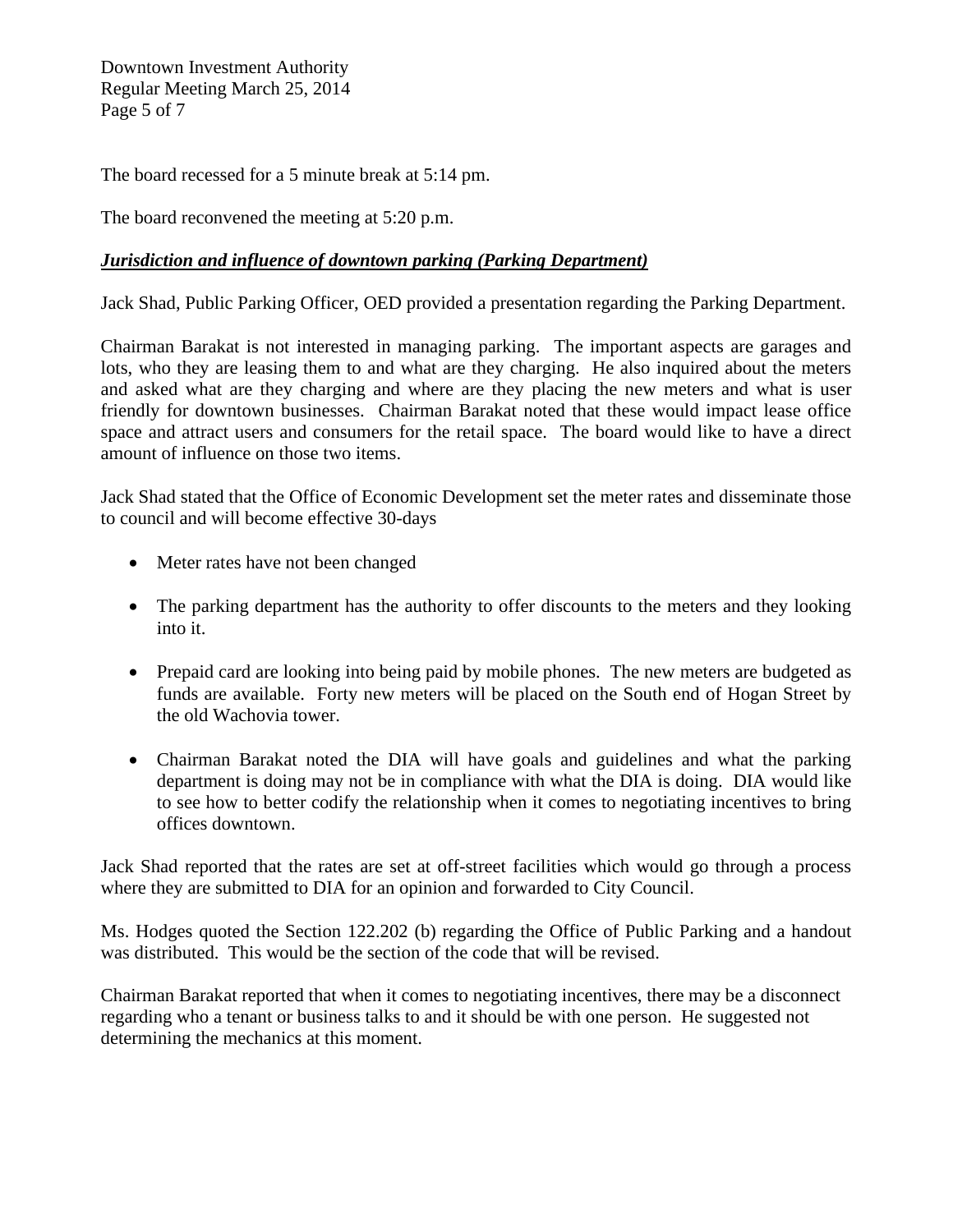Downtown Investment Authority Regular Meeting March 25, 2014 Page 6 of 7

Lara Diettrich reported that there should be an established liaison with some recommendation for some language that ties that relationship together to create a functional partnership given that there are 2 different departments. Chairman Barakat stated that he will discuss further with Jack Shad.

Board Member Bishop asked Jack Shad if he could bring back some language stating when parking incentives are used to entice people downtown instead of being sent to OED would be sent to the DIA.

Jack Shad reported that parking meters made a net amount \$350,000.

- Gross Revenue \$700,000.00
- Personnel and Maintenance expenses of \$350,000.
- He also noted that they have been able to receive grant funding for most meters downtown.

Jim Klement noted that the Director to be able to negotiate with the assets as incentives. In the past those were done through a redevelopment agreement.

Chairman Barakat stated that Lawsikia Hodges could talk with Jack Shad more regarding proper thresholds for level of parking.

Paul Crawford pointed out that the OED has brought rates associated with big deals and using parking as an incentive such as a C2C to the DIA. He stated that any revenue touched does not touch just the City. There is a distribution of funding that is associated with the funding that OED accrue as part of the parking operations and funnels into multiple different pockets.

CEO Wallace suggested continuing the Special Meeting on April 1, 2014 at 3:00 p.m.

Chairman Barakat stated that the DIA will continue to take up the other items next week.

### *Jurisdiction and influence of special events (Special Events Division)*

Discussion will be taken up at the next special meeting

### *Downtown Vision, Inc.*

Discussion will be taken up at the next special meeting

### *Authority Authority*

Discussion will be taken up at the next special meeting

### *An Amendment to the DIA ordinance and corresponding City department and/or division ordinance defining what the roles, relationships, and responsibilities are going forward.*

Discussion will be taken up at the next special meeting